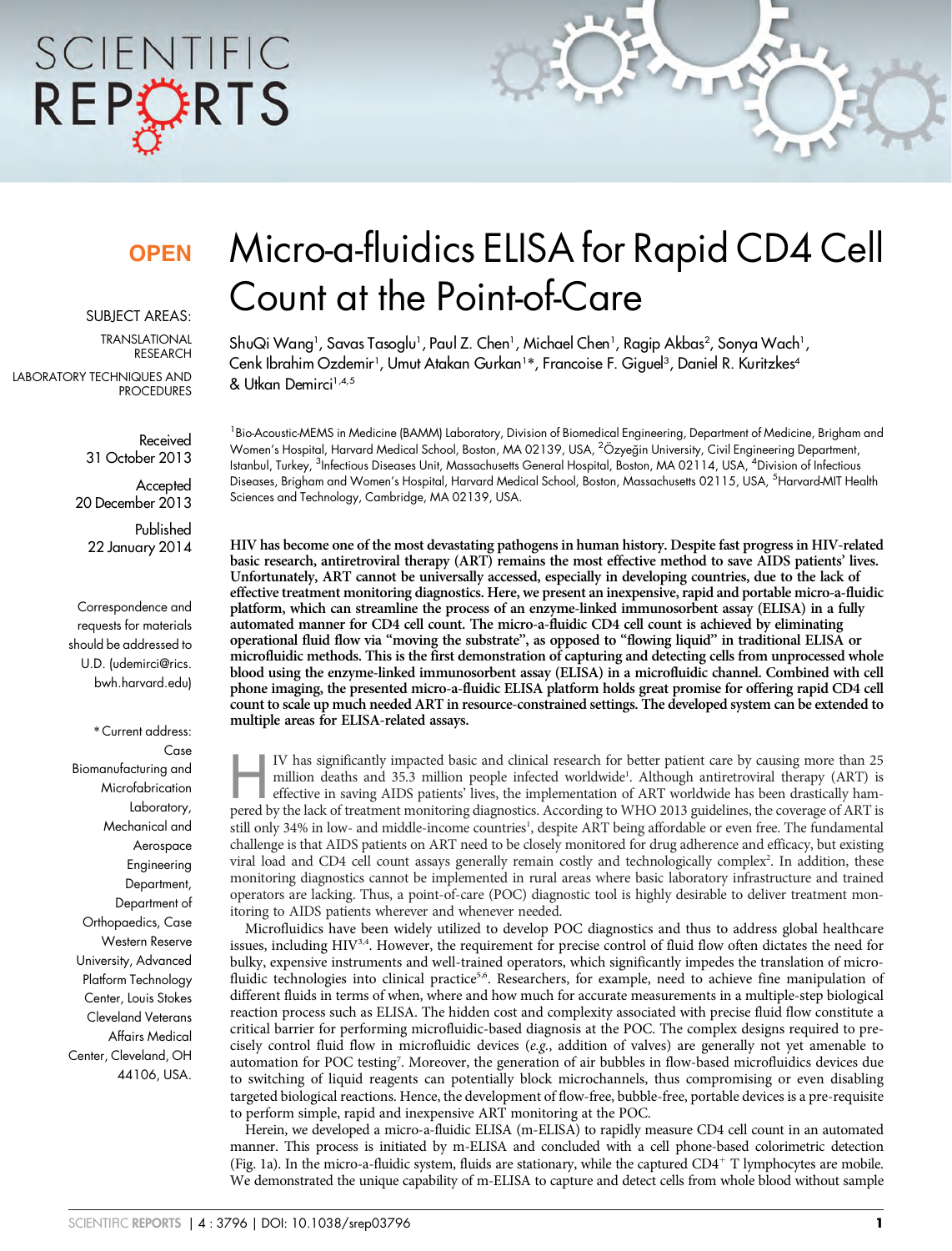



Figure  $1$  Design of m-ELISA for CD4<sup>+</sup> T lymphocyte count. (a) Overview of the m-ELISA based chip platform. The testing process can be divided into three steps consisting of sample collection, rapid cell-based m-ELISA, and cell phone based colorimetric detection. A droplet from a finger prick can be collected and loaded onto a micro-a-fluidic chip along with antibody-functionalized magnetic beads. The micro-a-fluidic chip is placed on a permanent magnet, which is fixed on a motorized stage. With the aid of a software program, the stage is used to control and complete the entire process of ELISA in an automated manner. As a result, the color development on-chip is imaged using a cell phone and the result is analyzed using an integrated mobile application. (b) Design of a micro-a-fluidic chip and cell-based CD4 ELISA. The chip is designed to contain five aqueous circular chambers (i, ii, iii and two wash chambers containing phosphate buffered saline plus 0.5% tween 20 (PBST)) and five elliptical chambers containing mineral oil for physical separation of the hydrophilic circular chamber liquids. In chamber i, functionalized magnetic beads conjugated with anti-CD4 antibody are used to selectively capture cells (CD4<sup>+</sup> T lymphocytes and monocytes) expressing CD4 molecules on the surface. After a washing step in the intermediate chamber, the magnetic beads with captured CD4<sup>+</sup> cells are moved to chamber ii and tagged with anti-CD3 antibody, which is conjugated with horseradish peroxidase (HRP). After another wash, the captured CD4<sup>+</sup> T lymphocytes enable color development due to digestion of 3,3',5,5'-Tetramethylbenzidine (TMB) by HRP in chamber iii. The photograph in (a) was taken by ShuQi Wang.

processing (e.g., cell fixing), which cannot be achieved in traditional flow-based ELISA due to high shear stress. The m-ELISA detected down to 30 CD4<sup>+</sup> T lymphocytes per reaction in a total assay time of 9 minutes. Among the unprocessed whole blood samples of 35 patients, the m-ELISA assay measured  $CD4^+$  T cell counts with an accuracy of 97% at the clinical cutoff (e.g., 350 cells/ $\mu$ L) recommended by the World Health Organization (WHO)<sup>20</sup> for prioritizing ART, thus offering a ''plug-and-play'' solution to the scale-up of ART in AIDS patients in resource-constrained settings.

#### **Results**

Working principle of micro-a-fluidic ELISA. The m-ELISA eliminates fluid flow by ''moving the substrate'' through different aqueous phases, in contrast to ''flowing liquid'' through a microwell or microchannel as performed in the traditional flow-based ELISA. The temporal processes such as sample incubation, washing, enzyme labeling, and colorimetrical detection were performed spatially via manipulating magnetic beads in a micro-a-fluidic device (Fig. 1b). Five circular chambers were separately pre-loaded with whole blood plus antibody-functionalized magnetic bead, wash buffer, horseradish peroxidase (HRP)-conjugated antibody, wash buffer and 3,3',5,5'-tetramethylbenzidine (TMB) solution. The 5 elliptical chambers located between the circular chambers contained mineral oil for physical phase separation of reagents. Mineral oil physically separated the aqueous solutions within the circular chambers while still allowing for the transmission of the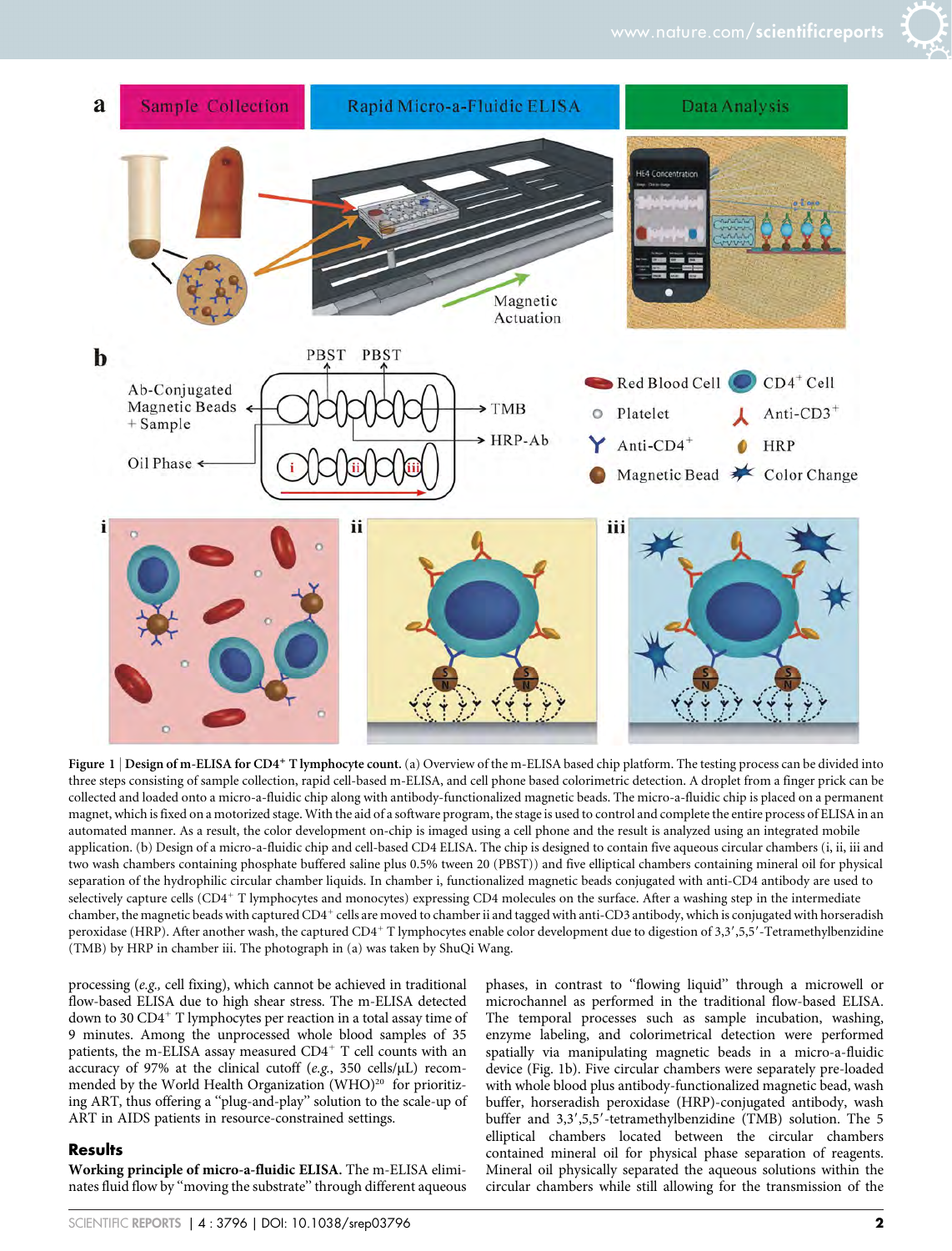$CD4<sup>+</sup>$  cell-magnetic bead complexes. In the first circular chamber, magnetic beads functionalized with anti-CD4 antibody were used to capture  $CD4^+$  cells from whole blood. The magnetic beads carrying captured  $CD4^+$  cells were then washed in the second circular chamber to remove unbound, non-specifically attached cells. In the third circular chamber, HRP-conjugated anti-CD3 antibody was tagged onto the captured CD4<sup>+</sup> cells. After another wash in the fourth chamber, the HRP-tagged  $CD4^+$  cells induced the oxidation of TMB and generated blue color in the fifth chamber. The color intensity was quantified using a smart phone with an integrated mobile application<sup>8</sup>. The entire ELISA process was automated to complete within 9 minutes using an in-housedeveloped portable magnetic actuator (Supplementary Fig. 1).

Characterization of CD4<sup>+</sup> cell capture on magnetic beads. Characterization of the capture of  $CD4^+$  cells on magnetic beads that were functionalized with anti-CD4 antibody, was carried out using immunostaining and scanning electron microscopy (SEM). In Fig. 2a, a  $CD4^+$  T lymphocyte (both CD3 and CD4 positive) was captured on a magnetic bead and stained using Alexa 488-labeled anti-CD4 antibody emitting green fluorescence. Since monocytes express CD4 molecules (but not CD3 molecules), monocytes can also be captured on the beads. To differentiate the emission of  $CD4<sup>+</sup>$  T lymphocytes from monocytes, we used Alexa 647-labeled anti-CD3 antibody (Fig. 2a). This antibody does not stain monocytes, but binds to CD4<sup>+</sup> T lymphocytes. The overlaid fluorescence micrographs showing the emission of Alexa 488 and 647, as well as the bright field and SEM images confirm the capture of  $CD4^+$  T lymphocytes on magnetic beads (Fig. 2a). The capture efficiency of  $CD4^+$  T lymphocytes on magnetic beads was analyzed also by means of flow cytometry. The results showed that the capture efficiency was  $68 \pm 4\%$  over incubation times varying from 1 to 10 min, and there was no statistically significant difference in capture efficiency among the varying incubation times ( $p > 0.05$ ,  $n = 3$ ) (Fig. 2b). These data with confidence indicate that CD4<sup>+</sup> T lymphocytes were captured on magnetic beads by anti-CD4 antibodies in a few minutes. In addition, we evaluated the capture efficiency over the decreasing concentrations of  $CD4^+$  T lymphocytes (Fig. 2c). The highest capture efficiency was 69  $\pm$ 3.6% for 1,200 cells/ $\mu$ L; the lowest capture efficiency was 60.3  $\pm$  $6.0\%$  for 50 cells/ $\mu$ L. One-way ANOVA analysis indicated that there was no statistically significant difference in capture efficiency over the concentrations of  $CD4^+$  T lymphocytes ranging from 50–  $1200$  cells/ $\mu$ L.

Development of the protocol of micro-a-fluidic ELISA for CD4 cell count. We further developed a rapid protocol of m-ELISA for quantification of  $CD4^+$  T lymphocytes. To differentiate  $CD4^+$  T lymphocytes from monocytes, we used anti-CD3 antibody to eliminate potential contaminant of monocytes, which also have CD4 molecules on the cell membrane. We first evaluated various concentrations of HRP-conjugated anti-CD3 antibody  $(1:1,000,$ 1:10,000, 1:80,000, 1:100,000 and 1:1,000,000 dilutions from stock concentration) in m-ELISA to reduce the background readout. In these experiments, a plasma sample was used as a negative control, where a whole blood sample was used as a positive control for CD4 cell count. The results showed that 1:80,000 dilution of anti-CD3-HRP antibody only developed slightly, close to negligible blue color with a normalized R-value of  $0.03$  (Fig. 2d). We chose the  $1:80,000$  dilution of anti-CD3-HRP antibody as a working concentration (0.52 ng/mL) in the following experiments, as it also elicited sufficient color development in positive samples as opposed to the dilutions of  $1:100,000$  and 151,000,000. We then evaluated the impact of TMB incubation time on color development (Fig. 2e). The standard curve with a 5 min TMB incubation gave a better fit ( $R^2 = 0.98$ ) compared to other incubation durations evaluated. Comparatively, longer incuba-

tion duration (10 min) led to saturation of color development and shorter incubation (2 min) did not elicit sufficient color development – neither of which would give accurate ELISA quantification.

Modeling of magnetic forces in micro-a-fluidic devices. To better understand the manipulation of magnetic beads in a micro-a-fluidic device, we developed a computational model to evaluate magnetic forces, fluidic drag forces, and interfacial forces on beads in a magnetic field (Fig. 3). Based on the computational model, we evaluated two magnetic forces: (i) magnetic forces that vertically pull magnetic beads towards the base of the chamber (Fig. 3a), and (ii) magnetic forces that pull beads parallel to the axis of the magnet motion (Fig. 3b). Since the magnetic susceptibility of PMMA, water and oil used in our experimental setup is much smaller ( $\chi \ll 1$ ) than that of magnetic beads ( $\chi \gg 1$ )<sup>9</sup>, the contribution to magnetic field is negligible compared to magnetic beads, and thus we assume the medium surrounding the magnet is uniform. The results showed that as the distance between magnetic beads and the cylindrical magnet underneath decreased, both vertical and horizontal magnetic forces increased. Theoretically, if magnetic beads were located above a critical height (h) from the surface of magnets, magnetic forces exerted on beads would not be large enough to overcome Brownian forces. To predict this limitation of our design, we evaluated this height as a function of the magnetic bead size. Critical height (h) for magnetic particles is calculated by Eq. 1–4 in the Supplementary Information, and plotted as a function of radius of the bead in Fig. 3c. Results showed that with current settings and parameters of the experimental setup, Brownian motion is not effective in our experiments. Next, we calculated the capillary pressure difference sustained across the interface between mineral oil and PBS, and compared them with horizontal magnetic forces (Fig. 3d). Since the shape of oil on-chip largely depends on the elliptical chamber as shown in Fig. 1, although the elliptical shape of oil changed slightly after testing, we used the shape of ellipsoid (b and a are the major and minor radii) to calculate capillary pressure. Then capillary pressure difference can be written  $\Delta P = -\gamma \nabla \cdot \hat{n} = 2\gamma H$ , where mean curvature,  $H(t) = ab/(b^2 \cos^2 t + a^2 \sin^2 t)^{3/2}$ . Here,  $t =$ 0 corresponds to points where ellipsoidal chambers are intersected with the major horizontal path of the magnetic beads. Then, capillary pressure difference,  $\Delta P = -2\gamma a/b^2$ , where  $\gamma$  is surface tension of mineral oil against PBS ( $\gamma = 50$  mN/m). In Fig. 3d,  $\Delta P$  (Pa) are plotted as a function of b/a (dashed blue line), and corresponding shapes of chambers are also plotted in the figure. Magnetic forces (z  $= 2$  mm) per cross-section area of magnetic beads are plotted as a function of  $r/R$  (solid red line). Results showed that as  $b/a$  ratio decreases (or ellipsoidal chambers become more circular) capillary pressure difference increases. We also plotted magnetic flux density (contours) and unit magnetic forces (red arrows) when a magnet moves horizontally from left to right (Fig. 3e, Supplementary Fig. 2a).

Validation of micro-a-fluidic ELISA for CD4 cell count. Finally, we demonstrated that the accurate  $CD4^+$  T lymphocyte counts by means of m-ELISA was suitable for monitoring of antiretroviral therapy in AIDS patients. We tested 17 AIDS patients and 18 transplantation patients with artificially suppressed immune systems for  $CD4^+$  T lymphocyte counts. Compared to the gold standard for CD4 cell count, i.e., flow cytometry, m-ELISA results showed a linearity of 0.86  $(R^2)$  and 0.90  $(R^2)$  in AIDS patients and transplantation patients, respectively (Fig. 4a, b). In AIDS patients without therapeutic intervention, the CD4 cell count generally tends to be low. Since the samples were collected from AIDS patients who were on treatment, the CD4 cell count of most patients exceeded the clinical cutoff (350 cells/ $\mu$ L) recommended by the WHO for prioritizing ART in resource-constrained settings<sup>20</sup>. The CD4 cell count with m-ELISA ranged from  $237$  to  $1,446$  cells/ $\mu$ L in AIDS patients and from 146 to 1,237 cells/ $\mu$ L in transplantation patients.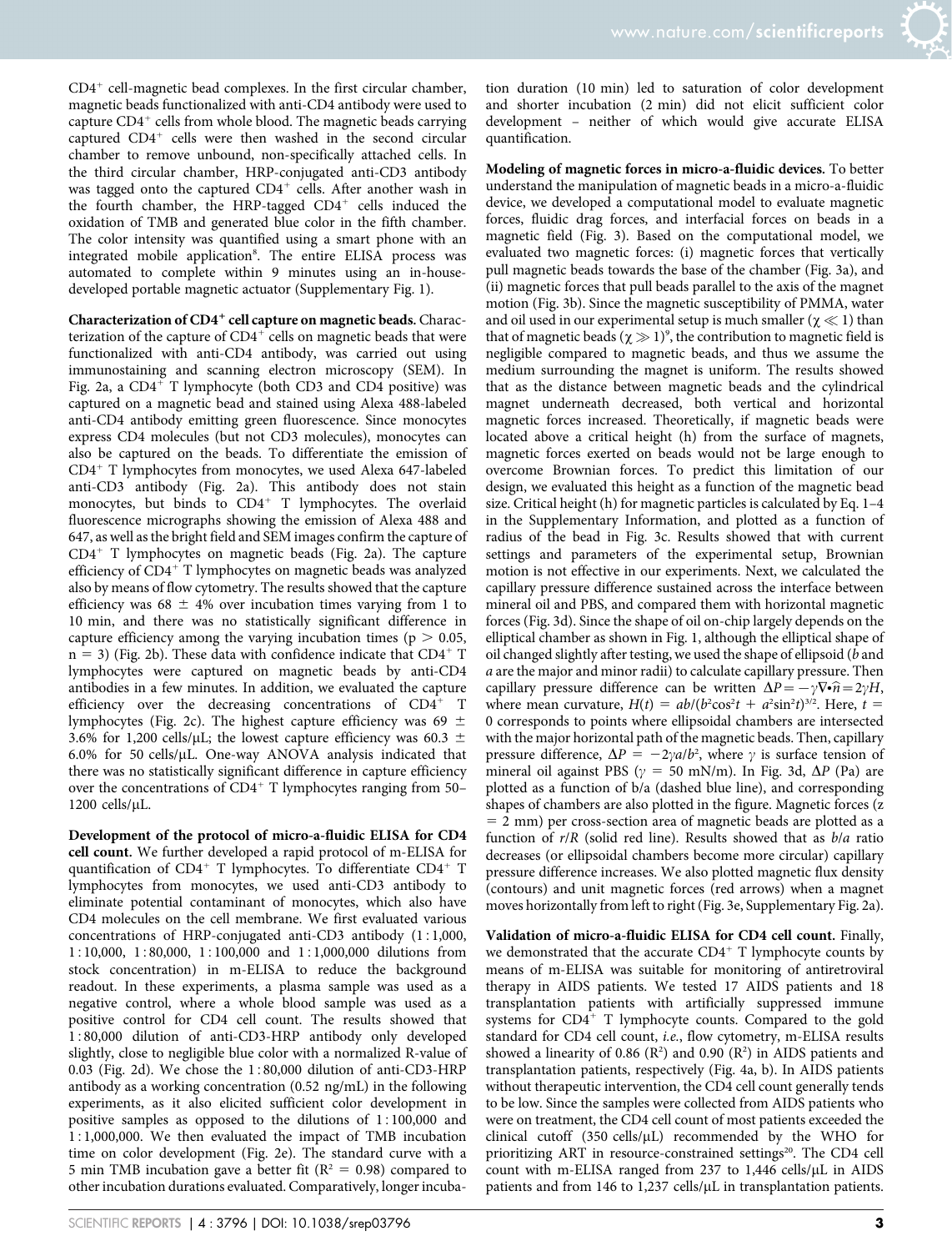

Figure 2 | Characterization of m-ELISA for CD4 cell count. (a) Capture of CD4+T lymphocytes (red arrow) on magnetic beads (blue arrow). Magnetic beads were incubated with whole blood and the captured T lymphocyte was stained with anti-CD4 Alexa Fluor 488 and anti-CD3 Alexa Fluor 647. The fluorescent images of Fluor 488, Alexa Fluor 647, bright-field, as well as the overlaid image (by ImageJ software) demonstrate capture of CD4<sup>+</sup> T lymphocytes by magnetic beads. The scanning electron microscope (SEM) image validates the capture of CD4<sup>1</sup> T lymphocyte on magnetic beads. The scale bar is 10  $\mu$ m. (b) Efficiency of magnetic beads for capturing CD4<sup>+</sup> T lymphocytes at varying incubation times. 25  $\mu$ L of functionalized magnetic beads (10 mg/mL) were incubated with whole blood containing 1,000 cells/µL CD4<sup>+</sup> T lymphocyte. The unbound T lymphocytes in the supernatant were quantified by flow cytometry, which was used to calculate the capture efficiency. One-way ANOVA was performed to analyze and no statistical significance ( $p > 0.05$ ) was found. (c) Efficiency of magnetic beads for capturing CD4<sup>+</sup> T lymphocytes at varying concentrations of CD4<sup>+</sup> T lymphocytes. The same procedure as mentioned in (b) was used to calculate the capture efficiency. One-way ANOVA analysis indicated that there was no significant difference in capture efficiency ( $p > 0.05$ ). (d) Optimization of HRP-antibody in m-ELISA. The variable, HRP-conjugated antibody was diluted at different concentrations and tested with plasma samples, which served as negative control. 1:80,000 was chosen for the following experiments since this concentration was the highest concentration of HRP-antibody that avoided false positive results. A mobile application was used to extract red (R) pixel values from the color development region on-chip and normalized them according to the background as shown in the Y-axis. One-way ANOVA was performed to analyze the color intensity caused by excessive HRP ( $n = 3$ , \* indicates the statistical significance,  $p < 0.05$ ). (e) Whole blood from a healthy blood sample was serially diluted (undiluted,  $1:3, 1:9, 1:27$  and  $1:81$ ) used to construct the standard curve with different 3, 3', 5, 5' Tetramethylbenzidine (TMB) incubation periods. Each data point was performed in triplicates and the standard deviation was shown.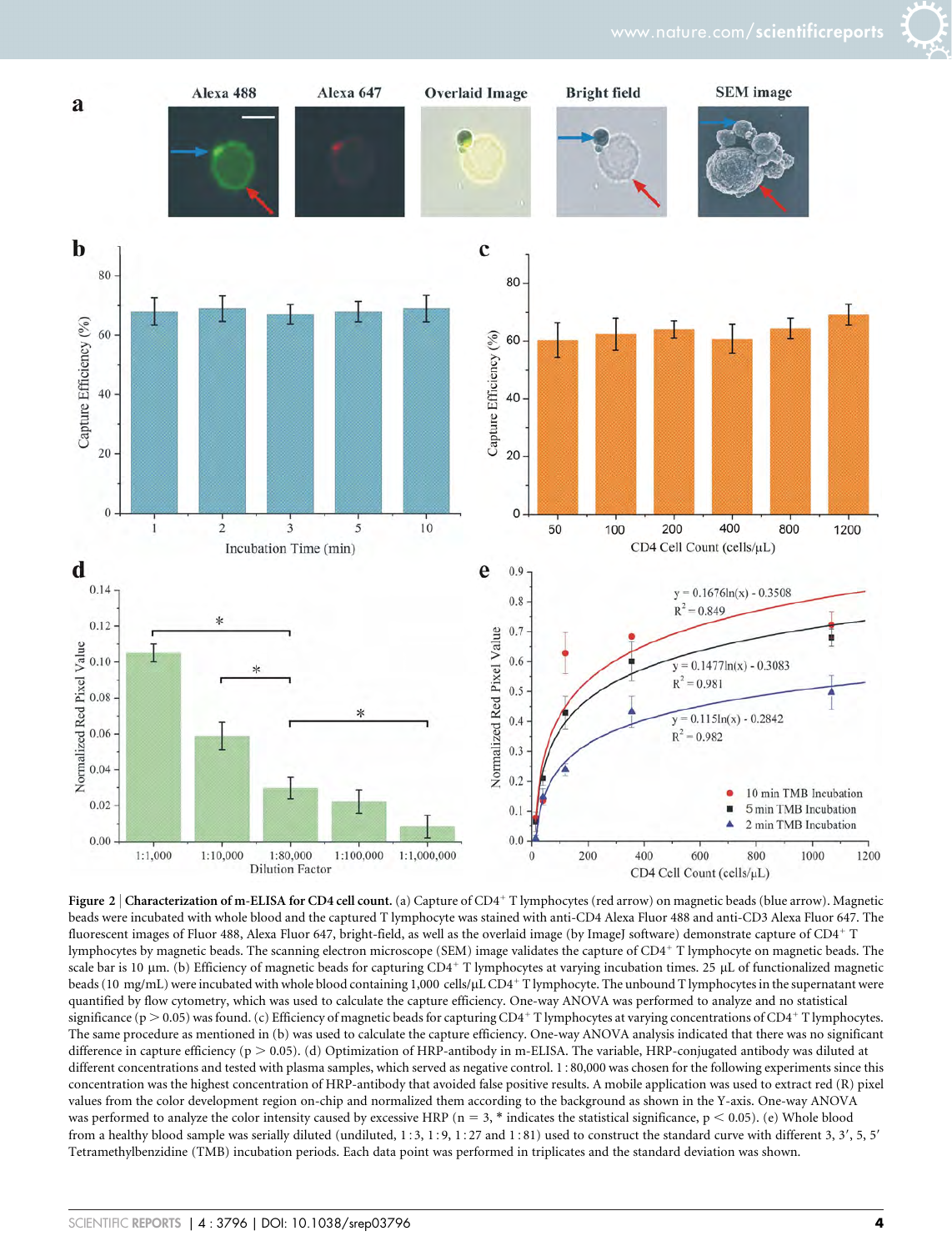



Figure 3 | Computational modeling of driving forces exerted on magnetic beads. (a) Magnetic forces on a single magnetic bead in z-direction for a range of vertical distance,  $z = 1, 2$ , and 3 mm. (b) Magnetic forces on a single magnetic bead in r-direction. (c) Critical height (h), *i.e.*, the location where magnetic forces exerted on beads is comparable to Brownian forces, is calculated as a function of magnetic bead size (Rp) using Eq. 1–4 given in the supplementary information. Brownian motion of magnetic particles is not desirable because such motion would limit the bead transport. Results showed that Brownian forces are not effective in our experiments with the current settings and dimensions of the setup. (d) Capillary pressure difference sustained across the interface between mineral oil and PBS (dashed blue line), and magnetic forces  $(z = 2 \text{ mm})$  per cross-section area of magnetic beads (solid red line). (e) Simulation results of magnetic flux density (contours) and unit magnetic force along the horizontal plane (arrows) when a magnet moves horizontally from left to right. Results are plotted for a range of time points (top-to-bottom, left-to-right). Full results are given in the supplementary information. Dashed lines are the circular edges of the cylindrical magnet (top view).

Further, we evaluated the discrepancy in CD4 cell count in both populations measured by m-ELISA and flow cytometry (Fig. 4c, d). Of 18 transplantation patients, only 1 sample had CD4 cell count exceeding  $\pm$ 1.96 S.D (Fig. 4e). Among 35 patients, m-ELISA had an accuracy of 97.1% in identifying patients with CD4 cell count above or below 350 cells/ $\mu$ L. These data demonstrate that the m-ELISA platform can reliably report CD4 cell count for potential use in monitoring ART in AIDS patients in resource-constrained settings.

#### Discussion

To the best of our knowledge, this report is the first demonstration that cells can be reliably detected in ELISA in such a non-flow manner. Because there is no fluid flow, cells can be captured on the surfaces of magnetic beads without experiencing high shear stress, which occurs in a conventional flow-based system. Due to high shear stress generated in flow-based ELISA (i.e., multiple wash steps at high speed), there is no report on the detection of cells attached to a solid phase in a microfluidic channel. It should be noted that cells could be physically blocked and detected in filter-based microfluidic devices, which allows for stringent washing and withstanding to resultant high shear stress<sup>10</sup>. However, this flow-based ELISA strategy as well as the use of fluorescence detection is not suitable for POC testing according to the ASSURED criteria (i.e., affordable, sensitive, specific, user-friendly, rapid, equipment-free and deliverable) $^{11}$ .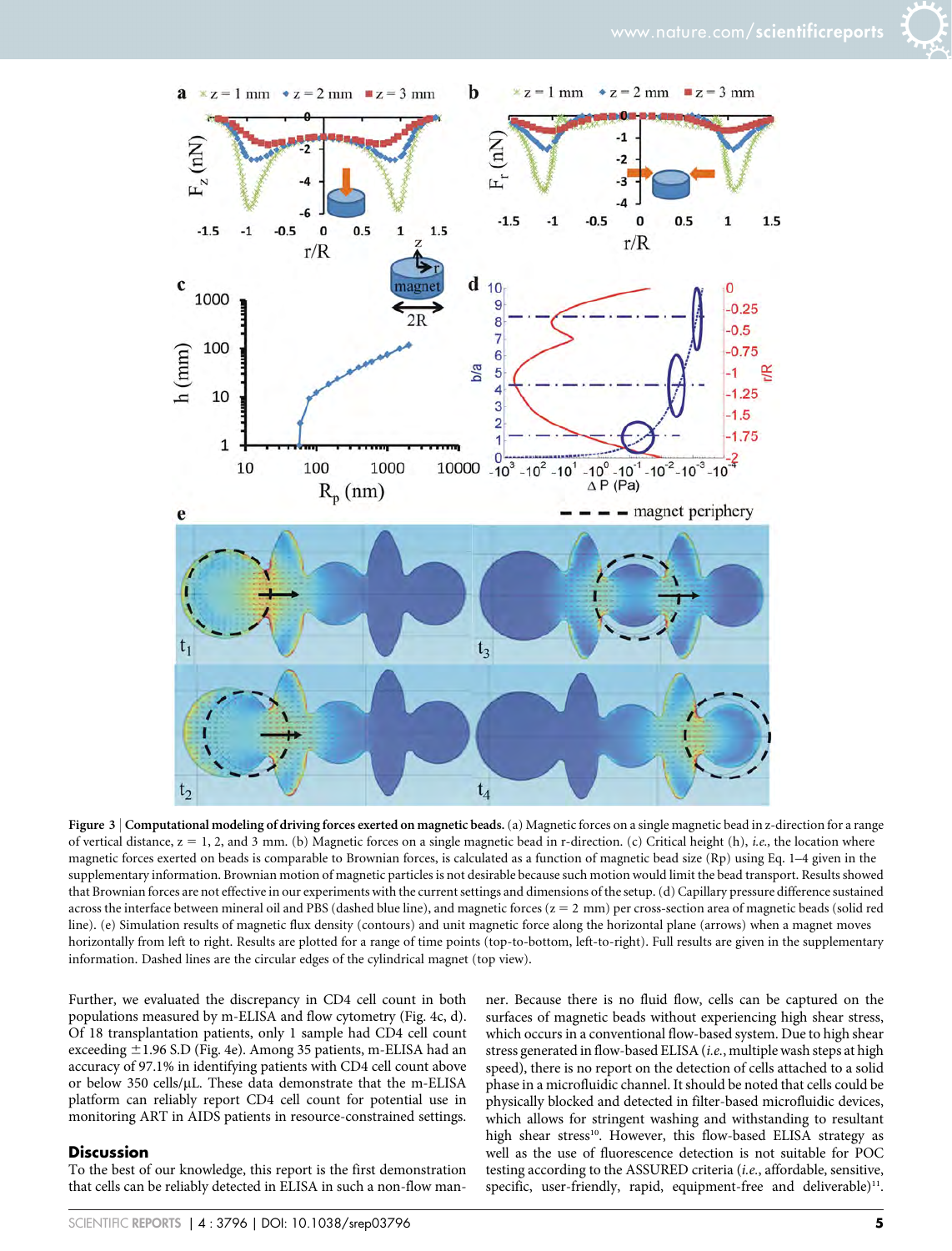

Figure 4 | Clinical validation of micro-a-fluidic ELISA for CD4<sup>+</sup> T lymphocyte count. (a) and (b) Correlation of flow cytometry with micro-a-fluidic ELISA for CD4<sup>+</sup> T lymphocyte count in 17 AIDS patient samples and 18 immunosuppressed patient samples, respectively. (c) and (d) Bland-Altman analysis for the difference between flow cytometry and micro-a-fluidic ELISA for CD4<sup>+</sup> T lymphocyte count in 17 AIDS patient samples and 18 immunosuppressed patient samples, respectively. The 95% confidence interval on the mean is shown on the graphs. (e) Accuracy of CD4+T lymphocyte micro-a-fluidic ELISA at the WHO clinical cutoff of 350 cells/µL for prioritizing ART. The samples were defined as positive once flow cytometry count was below 350 cells/ $\mu$ L, otherwise negative.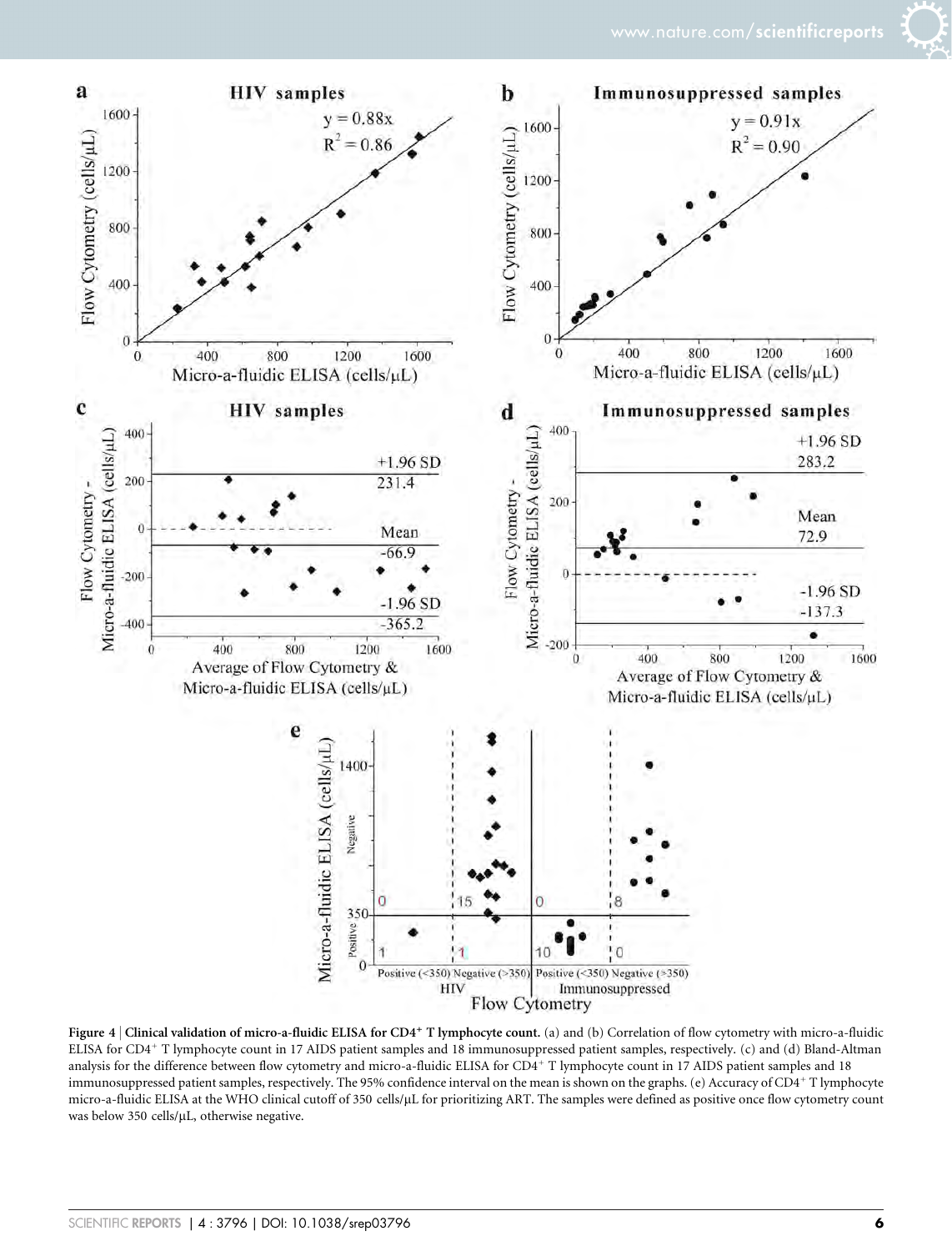Although shear stress can be significantly lowered at slow flow rates, the assay time would be inevitably prolonged, which is not ideal for POC testing. The micro-a-fluidic system was designed to accommodate POC testing with unique features such as a high degree of automation, short assay turnaround time, and cell phone-based imaging/readout. A brief comparison of these aspects among the flow-based ELISA and the m-ELISA is presented in Supplementary Table 1.

With its simplicity and rapidity, this micro-a-fluidic  $CD4^+$  T lymphocyte cell counting method can considerably facilitate the expansion of ART in resource-constrained settings. In 2012, the coverage of ART in low- and middle-income countries was approximately 34% despite free provision of antiretroviral drugs in most developing countries<sup>1</sup>, due mainly to the lack of treatment monitoring tools2 . Until now, a variety of CD4 assays have been developed to replace flow cytometry, i.e., the ''gold standard rapid CD4 cell count platform''. On one hand, simplified flow cytometers such as EasyCD4<sup>12</sup>, CyFlow<sup>13</sup> and Pan-leucogating<sup>14</sup> have been developed to reduce the instrumentation cost. Furthermore, manual CD4 assays such as Dynabeads and Cytosphere have been developed to eliminate the need for instrumentation, which are more suitable for de-centralized laboratories. On the other hand, microfluidic-based CD4 cell counting technologies have moved rapidly forward, leveraging immune-based cell capture from whole blood in microchannels<sup>10,15-17</sup>. Nevertheless, existing cell detection and counting methods still have challenges such as high cost, technological complexity, labor-intensiveness and most importantly inherent ''liquid flow'' for POC testing.

In conclusion, a rapid, automated m-ELISA platform was developed for POC testing in resource-constrained settings with a demonstration of an unmet need for rapid CD4<sup>+</sup> T lymphocyte cell count. This POC testing platform holds great potential to offer much needed treatment monitoring services and significantly impacts the scale-up of ART missioned by the WHO in resource-constrained settings. In the future, this micro-a-fluidic platform can be broadly applied to the detection of other types of cells for early diagnosis and/ or treatment monitoring of various diseases including cancer.

#### Methods

Device fabrication. The m-ELISA chips for  $CD4^+$  cell counting were assembled using a non-lithographic technique as we previously reported<sup>18,19,21,22</sup>. To assemble this device, poly(methyl methacrylate) (PMMA) (McMaster-Carr, Atlanta, GA) and double-side adhesive film (DSA) (50 µm thick, iTapestore, Scotch Plains, NJ) were cut using a LASER cutter (Versa Laser  $TM$ , Scottsdale AZ). The device dimensions measured 43 mm  $\times$  63 mm  $\times$  6 mm. Three layers of PMMA of 2 different thicknesses (1.5 mm and 3.175 mm) were used; the top and bottom layer of PMMA were 1.5 mm thick and the middle layer of PMMA containing micro-chambers was 3.175 mm thick. The middle PMMA layer was designed to contain 5 circular chambers (chambers i, ii and iii, as well as two wash chambers; chamber i having a radius of 4.5 mm and the rest circular chambers having with a radius of 3.5 mm) to contain ELISA reagents. These circular chambers were connected by 4 elliptical chambers (with major and minor axes of 13.5 mm and 3.8 mm, respectively), containing mineral oil (Sigma-Aldrich, St. Louis, MO) to separate ELISA reagents (Fig. 1b). After chamber iii, there was another elliptical chamber (with major and minor axes of 13.5 mm and 6.5 mm, respectively) containing mineral oil. The top PMMA layer contained a single opening (0.4 mm radius) to load sample/reagent in the circular chambers and two congruent openings for loading mineral oil in the elliptical chambers, one to load and the other to allow for the escape of air. The bottom PMMA layer had no openings. Two layers of DSA, with the same design as the middle PMMA layer, were used to assemble the micro-a-fluidic chips.

Functionalization of magnetic beads with primary anti-CD4 antibodies. Protein G (PG) coated magnetic beads with a mean diameter of 2  $\mu$ m (New England Biolabs, Ipswich, MA) were used to serve as a solid phase to immobilize anti-CD4 monoclonal capture antibodies. In brief, the entire content of the Protein-G bead vial (2.16  $\times$  $10^{\text{6}}$  particles/ul, 1 mL) was removed by pipette to a 15-mL falcon tube (BD) Bioscience, Woburn, MA). 3 mL of Dulbecco's phosphate buffered saline (DPBS) (Invitrogen, Carlsbad, CA) was added on the PG beads. The falcon tube was applied onto a magnetic stand for 1 minute to allow the PG beads to aggregate on the falcon tube wall directly adjacent to the magnetic stand. The supernatant was removed by pipetting and replaced with 4 mL DPBS, in order to wash the PG beads. After gentle mixing for 1 min, the supernatant was once again removed and the washing step was repeated 3 times. For CD4<sup>+</sup> cell capturing, 1 mL of 5 µg/mL mouse monoclonal antiCD4 antibody (Abcam, Cambridge, MA) was conjugated to the PG beads. The antibody-magnetic bead solution was incubated overnight at  $4^{\circ}$ C on a rotator for conjugation. After incubation, the PG beads were washed three times as mentioned above to remove unbound anti-CD4 antibodies. The functionalized PG magnetic beads were then blocked with 3% bovine serum albumin (Sigma-Aldrich, St. Louis, MO) for 1 hour at room temperature. After another three-time wash using 1 mL of DPBS, the magnetic beads were re-suspended in 1 mL of DPBS and stored at  $4^{\circ}$ C prior to use.

HRP conjugation of secondary anti-CD3 antibodies. Rabbit polyclonal secondary anti-CD3 antibody (0.2 mg/mL, Abcam, Cambridge, MA) was conjugated with horseradish peroxidase (HRP) using an EasyLink HRP Conjugation Kit ( $3 \times 100 \mu$ g Biotin, Abcam, Cambridge, MA). According to the manufacturer's instructions, 10 µL of EL-Modifier reagent was mixed gently with 100 µl of anti-CD3 antibody  $(1:80,000$  dilution) in a 1.5 mL Eppendorf tube. After mixing, 100 µL of EL-HRP mix was added. The resultant mixture was incubated overnight in dark at ambient temperature. Following this, 10 µL of EL-Quencher reagent was added to stop the conjugation process. The working concentration of anti-CD3 antibody was experimentally determined to be 1:80,000 diluted from the conjugated solution, at which there was negligible color in the serum samples (serving as negative controls) while still leading to strong color in positive standards.

#### Immunofluorescence staining of  $CD4^+$  T lymphocytes captured on magnetic

beads. 100 mL of 1.5 mg/mL anti-CD4 Alexa Fluor 488 (BioLegend, San Diego, CA) was added to 100 µL of whole blood (Massachusetts General Hospital, Boston, MA) in an Eppendorf tube and incubated for 40 minutes in darkness at ambient temperature. After incubation in order to wash away the excess antibody, 200 mL of 0.05% tween-20 washing buffer (DPBST), was added. The resultant solution was mixed gently and centrifuged for 10 seconds at 6000 RPM (Labnet Spectrafuge Mini Centrifuge, Korea). The supernatant was then removed, and the pelleted cells were washed twice through the addition of DPBS and subsequent removal of supernatant. Next, 100 μL of 6 μg/mL Anti-CD3 Alexa Fluor 647 was added to the Eppendorf tube, and incubated for 40 minutes in darkness at ambient temperature. Again, the washing step was preformed 3 times as mentioned above. Afterwards, 20 µL of anti-CD4 antibody coated magnetic beads were added and incubated for 10 minutes at room temperature in darkness. After incubation, magnetic beads with captured CD4<sup>+</sup> cells were collected using a magnetic stand and were washed with 200 µL of DPBST twice. 10 µL of DPBS was added to re-suspend the magnetic beads with captured  $CD4^+$  cells and 1 µL of the mixture was mounted to a glass slide for fluorescence imaging. Magnetic beads conjugated with  $CD4+T$  lymphocytes were mounted to a glass slide for fluorescence and bright-field imaging.

Scanning Electron Microscopy (SEM) Imaging. The cells were fixed and dehydrated using ethanol solution. The cells were then dried of ethanol on coverslips and mounted onto aluminum SEM sample holders (Ted Pella Inc., Redding, CA) using conductive carbon tape (Ted Pella Inc., Redding, CA). The mounted samples were coated with Platinum/Palladium at 40 mA for 90 seconds (Cressington Scientific Instruments Ltd., Watford, England) in an Argon gas purged chamber. After coating, samples were imaged using field emission SEM (Ultra 55, Carl Zeiss Micro Imaging LLC, Thornwood, NY) under high vacuum mode using in-lens detector. The samples were imaged at  $10,000\times-30,000\times$  magnifications at 5 kV accelerating voltage and ,5 mm working distance.

Reagent loading. HRP-conjugated anti-CD3 rabbit polyclonal antibody (1:800,000 dilution), one-Step ultra 3,3',5,5'-tetramethylbenzidine (TMB) (Thermo Scientific Inc., Waltham, MA), and 100 µL of PBST was pipetted into chambers ii, iii, and the unlabelled smaller circular chambers, respectively (Fig. 1b). These small volumes of reagents filled up the circular chamber volume without leaking into adjacent elliptical chambers due to high surface tension from the interface between the liquid reagents and the inner surface of the micro-a-fluidic chip. After these reagents were input, approximately 213 µL of mineral oil was injected to fill the last elliptical chamber. And 125 µL of mineral oil was loaded into other elliptical chambers, except for the first elliptical chamber (between chamber i and the first wash chamber). Next, 25 µL of the magnetic beads conjugated with mouse monoclonal anti-CD4 capture antibody and 10 µL of blood sample was loaded into the sample chamber i. DPBST was then added to fill the remaining volume of chamber i. Lastly, 125 µL of mineral oil was loaded into the remaining elliptical chamber.

m-ELISA by magnetic actuation. Magnetic force was utilized to mechanically actuate the movement of magnetic beads through all the chambers by use of a magnetic stage that was fully automated via a program and the total assay time was 9 minutes. The loaded micro-a-fluidic chip was placed in an appropriate slot of the portable instrument (Supplementary Fig. 2). The actuation of permanent magnet was automated (Video 1, Supplementary File 2) using an in-house developed program.

Upon the placement of the micro-a-fluidic chip on the instrument, a permanent magnet (1/4" dia.  $\times$  1" thick, K&J Magnetics, Inc.) underneath chamber i settled the magnetic beads with captured CD4<sup>+</sup> T lymphocytes via antibody-antigen interaction. The PG magnetic beads with captured  $CD4+T$  lymphocytes were moved to the next circular chamber, crossing the oil barrier in the elliptical chamber, via the NdFeB magnet placed on a linear X-direction stage. In this chamber, bead washing was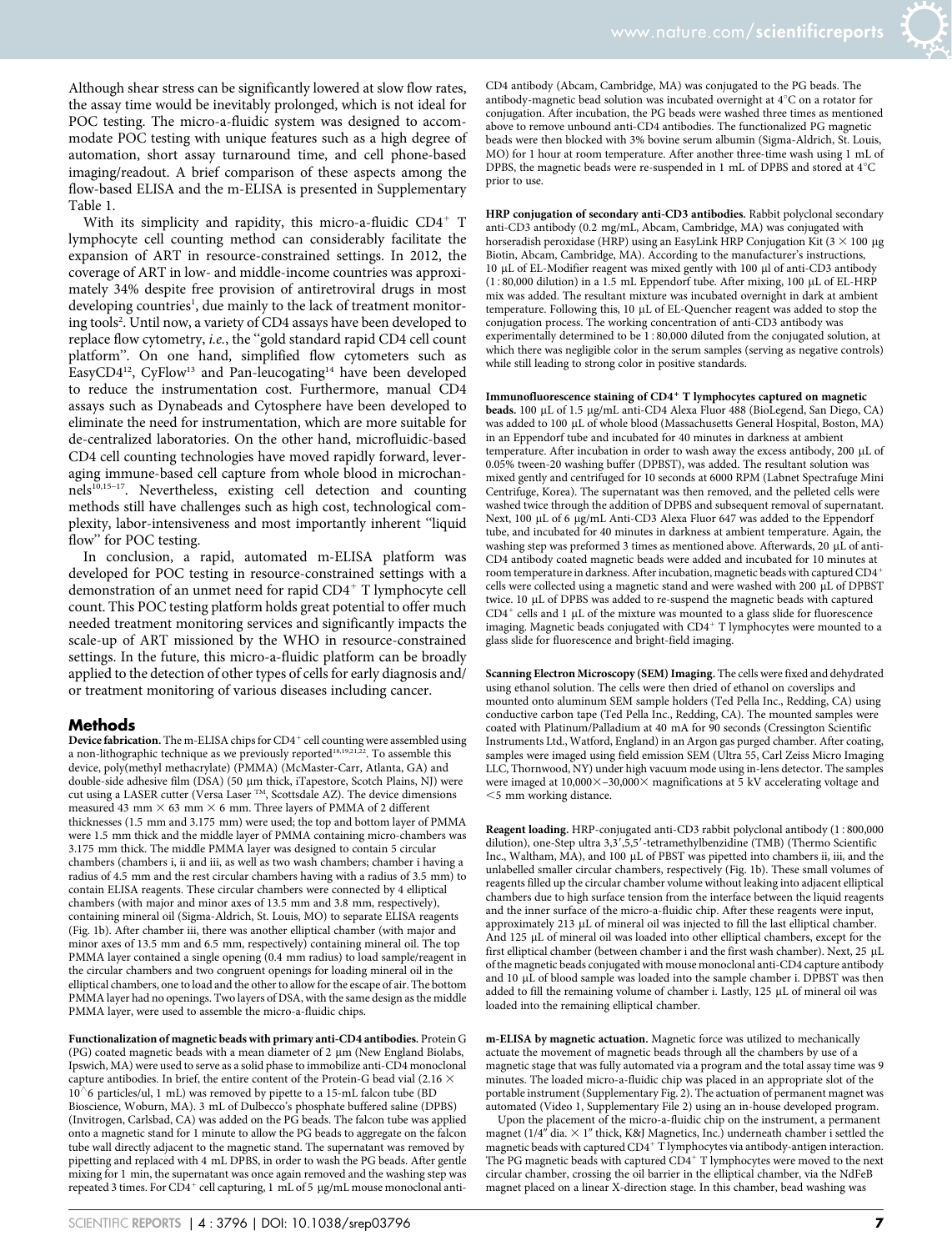performed with wash buffer by actuating the conjugated beads back and forth within the wash chamber. The back and forth motion of the magnet resulted in collection of residual magnetic beads left in the previous elliptical oil chamber. After mixing for 1 minute in the wash chamber, the beads were further actuated to chamber ii containing the HRP-conjugated anti-CD3 secondary antibody. While mixing for 1 minute in this chamber, captured  $CD4^+$  T lymphocytes interacted with the anti-CD3 antibody, forming an anti-CD4 antibody/CD4<sup>+</sup> T lymphocyte/anti-CD3 antibody sandwich structure. The magnetic beads with the immune complex were then moved to the second wash chamber. Following another washing step, the magnetic beads with the immune complex were moved to chamber iii containing TMB and accordingly mixed for 6 minutes. Due to the presence of HRP-antibody captured on the magnetic beads, the substrate TMB was digested and a blue color was developed. Thus, the total assay time was 9 minutes. The magnetic beads were removed from chamber iii into the last elliptical oil chamber and actuated back and forth for an additional minute to attract and remove any residual beads left in chamber iii. While bead mixing, the blue solution in chamber iii was mixed manually using a pipet to achieve a homogeneous color density.

Imaging and data analysis using a cell phone. The m-ELISA-based chip with homogeneous blue color in chamber iii was immediately placed onto a white LEDilluminated translucent white acrylic plexiglass (McMaster-Carr, Atlanta, GA) sheet inside a black plastic box (Supplementary Fig. 3). The black box was used to provide an isolated light environment, where light variation in ambient environment is reduced. The internal LED lighting setup was to achieve even background during imaging. On top of the black box, there was an opening where a cell phone with a built-in camera was used to image the color intensity. To facilitate image processing, we developed a desktop application that automatically selects the region for colorimetric analysis, calculates R values and normalizes R values according to the background in a batch-processing format (Supplementary Fig. 4). The normalized red pixel value of negative control (plasma) as a result of 1:80,000 HRP antibody was used as a basis to determine the sensitivity (mean  $\pm 2$  standard deviation). In addition, we developed a mobile application that has the same analysis functionality as the desktop application but also constructs the standard curve and reports the quantification results (Supplementary Fig. 5).

Flow cytometry. The CD4 cell count of clinical samples was measured using the gold standard – flow cytometry. Before measurement, the FACSCalibur system (Beckton Dickinson, San Jose, CA) was calibrated using Becton Dickinson BD CaliBRITE<sup>TM</sup> Beads. Becton Dickinson Multi-Check CD4 Low Control and Multi-Check Control were used in parallel with clinical samples to ensure accuracy and reliability of flow cytometry. For each measurement, 20 µL of antibody mixture anti-CD3/CD8/CD45/ CD4 antibodies and 50  $\mu$ L blood or control were added to Trucount<sup>TM</sup> Tubes. After incubation for 15 minutes at room temperature, red blood cells were lysed in 450  $\rm \upmu L$ of  $1\times$  FACS Lysing Solution. After another 15 min-incubation, the mixture was loaded to the flow cytometer for CD4 cell count using Becton Dickinson MultiSET  $\mathbf{T}^{\mathrm{TM}}$ software. For assessing the capture efficiency of  $CD\widetilde{4}$  T<sup>+</sup> T lymphocytes to magnetic beads, it was calculated based on the following equation.

Capture efficiency  $\% = \frac{\text{Number of cells in whole blood} - \text{Number of cells in supernatent}}{\text{Number of cells in whole blood}} \times 100\%$ 

Clinical testing. With the approval of the Institutional Review Board (IRB) (protocol: 2009P0001790), 17 discarded anonymous and de-identified HIV-infected whole blood patient samples were collected from the Massachusetts General Hospital (MGH). In addition, 18 discarded immunosuppressed patient samples were tested using the micro-a-fluidic CD4 assay. These clinical samples were tested in duplicates using the micro-a-fluidic ELISA. In parallel, a whole blood sample from a healthy blood donor was serially diluted and tested (including undiluted,  $1:3, 1:9, 1:27$ , and 1:81) to construct a standard curve for cell quantification. The CD4 cell count of the undiluted whole blood sample was analyzed using flow cytometry. The normalized red pixel numbers of the clinical samples were interpolated with the logarithmic fit equation of the standard curve, and  $\text{CD4}^+$  T lymphocyte count was calculated.

Statistics analysis. In this study, we used MedCalc to calculate the correlation coefficient of m-ELISA and flow cytometry for CD4 cell count. Altman-Bland analysis was also performed to assess the accuracy of CD4 cell quantification by the micro-a-fluidics ELISA compared to flow cytometry. The utility of micro-a-fluidic CD4 cell count for determining treatment failure or initiating antiretroviral treatment was plotted using both AIDS and immunosuppressed populations.

- 1. UNAIDS. UNAIDS Report on the global AIDS epidemic. [http://www.unaids.org/](http://www.unaids.org/en/media/unaids/contentassets/documents/epidemiology/2013/gr2013/UNAIDS_Global_Report_2013_en.pdf) [en/media/unaids/contentassets/documents/epidemiology/2013/gr2013/](http://www.unaids.org/en/media/unaids/contentassets/documents/epidemiology/2013/gr2013/UNAIDS_Global_Report_2013_en.pdf) [UNAIDS\\_Global\\_Report\\_2013\\_en.pdf](http://www.unaids.org/en/media/unaids/contentassets/documents/epidemiology/2013/gr2013/UNAIDS_Global_Report_2013_en.pdf) (Data accessed: 12/2013).
- 2. Wang, S., Xu, F. & Demirci, U. Advances in developing HIV-1 viral load assays for resource-limited settings. Biotechnol. Adv. 28, 770-781 (2010).
- Whitesides, G. M. The origins and the future of microfluidics. Nature. 442, 368–373 (2006).
- 4. Yager, P. et al. Microfluidic diagnostic technologies for global public health. Nature. 442, 412–418 (2006).
- 5. Tasoglu, S., Gurkan, U. A., Wang, S. & Demirci, U. Manipulating biological agents and cells in micro-scale volumes for applications in medicine. Chem. Soc. Rev. 42, 5788–5808 (2013).
- 6. Wang, S., Inci, F., De Libero, G., Singhal, A. & Demirci, U. Point-of-care assays for tuberculosis: role of nanotechnology/microfluidics. Biotechnol. Adv. 31, 438–449 (2013).
- 7. Thorsen, T., Maerkl, S. J. & Quake, S. R. Microfluidic large-scale integration. Science. 298, 580–584 (2002).
- 8. Wang, S. et al. Integration of cell phone imaging with microchip ELISA to detect ovarian cancer HE4 biomarker in urine at the point-of-care. Lab Chip. 11, 3411–3418 (2011).
- 9. Tasoglu, S. et al. Paramagnetic levitational assembly of hydrogels. Adv Mater. 25, 1137–1143, 1081 (2013).
- 10. Rodriguez, W. R.et al. A microchip CD4 counting method for HIV monitoring in resource-poor settings. PLoS Med. 2, e182 (2005).
- 11. Peeling, R. W., Mabey, D., Herring, A. & Hook, E. W. 3rd. Why do we need quality-assured diagnostic tests for sexually transmitted infections? Nat. Rev. Microbiol. 4, 909–921 (2006).
- 12. Spacek, L. A. et al. Evaluation of a low-cost method, the Guava EasyCD4 assay, to enumerate CD4-positive lymphocyte counts in HIV-infected patients in the United States and Uganda. J. Acquir. Immune. Defic. Syndr. 41, 607–610 (2006).
- 13. Pattanapanyasat, K. et al. Evaluation of a new single-parameter volumetric flow cytometer (CyFlow(green)) for enumeration of absolute CD4(+) T lymphocytes in human immunodeficiency virus type 1-infected Thai patients. Clin. Diagn. Lab. Immunol. 12, 1416–1424 (2005).
- 14. Pattanapanyasat, K. et al. A multicenter evaluation of the PanLeucogating method and the use of generic monoclonal antibody reagents for CD4 enumeration in HIV-infected patients in Thailand. Cytometry B Clin. Cytom. 65, 29–36 (2005).
- 15. Cheng, X. et al. A microchip approach for practical label-free CD4+ T-cell counting of HIV-infected subjects in resource-poor settings. J. Acquir. Immune. Defic. Syndr. 45, 257–261 (2007).
- 16. Moon, S. et al. Integrating microfluidics and lensless imaging for point-of-care testing. Biosens. Bioelectron. 24, 3208–3214 (2009).
- 17. Gurkan, U. A. et al. Miniaturized lensless imaging systems for cell and microorganism visualization in point-of-care testing. Biotechnol. J. 6, 138–149 (2011).
- 18. Moon, S. et al. Enumeration of CD4(+) T-Cells Using a Portable Microchip Count Platform in Tanzanian HIV-Infected Patients. Plos One. 6, e21409 (2011).
- 19. Alyassin, M. A. et al. Rapid automated cell quantification on HIV microfluidic devices. Lab Chip. 9, 3364–3369 (2009).
- 20. World Halth Organization. Consolidated guidelines on the use of antiretroviral drugs for treating and preventing HIV infection. [http://apps.who.int/iris/](http://apps.who.int/iris/bitstream/10665/85321/1/9789241505727_eng.pdf) [bitstream/10665/85321/1/9789241505727\\_eng.pdf](http://apps.who.int/iris/bitstream/10665/85321/1/9789241505727_eng.pdf) (Data accessed: 12/2013).
- 21. Rizvi, I. et al. Flow induces epithelial-mesenchymal transition, cellular heterogeneity and biomarker modulation in 3D ovarian cancer nodules. Proc Natl Acad Sci U S A. 110, E1974–1983 (2013).
- 22. Tasoglu, S. et al. Exhaustion of racing sperm in nature-mimicking microfluidic channels during sorting. Small. 9, 3374–3384 (2013).

#### Acknowledgments

We would like to acknowledge the W.H. Coulter Foundation Young Investigator Award, RO1A1081534, RO1AI093282, U54EB15408 and R21AI087107. This work was supported by (i) the Center for Integration of Medicine and Innovative Technology (CIMIT) under U.S. Army Medical Research Acquisition Activity Cooperative Agreements DAMD17-02-2-0006, W81XWH-07-2-0011, and W81XWH-09-2-0001. We would also thank the Brigham and Women's Hospital (BWH) Biomedical Research Institute Translatable Technologies & Care Innovation Award and the Brigham Research Institute for the Bright Futures Award. Further the work was made possible by a research grant that was awarded and administered by the U.S. Army Medical Research & Materiel Command (USAMRMC) and the Telemedicine & Advanced Technology Research Center (TATRC), at Fort Detrick, MD.

#### Author contributions

S.W., D.R.K. and U.D. conceived the approach. S.W. and M.C. built the instruments. S.W., P.Z.C., M.C., U.A.G. and F.F.G. performed the experiments. R.A. wrote the mobile and desktop applications. S.T. and C.I.O. performed the modeling. All authors were involved in designing experiments, reviewing and discussing data, and commenting on the manuscript.

#### Additional information

Supplementary information accompanies this paper at [http://www.nature.com/](http://www.nature.com/scientificreports) [scientificreports](http://www.nature.com/scientificreports)

Competing financial interests: U.D. is a founder of, and has an equity interest in, DxNow, a company that is developing microfluidic and imaging technologies for point-of-care diagnostic solutions. U.D.'s interests were reviewed and are managed by the Brigham and Women's Hospital and Partners HealthCare in accordance with their conflict of interest policies.